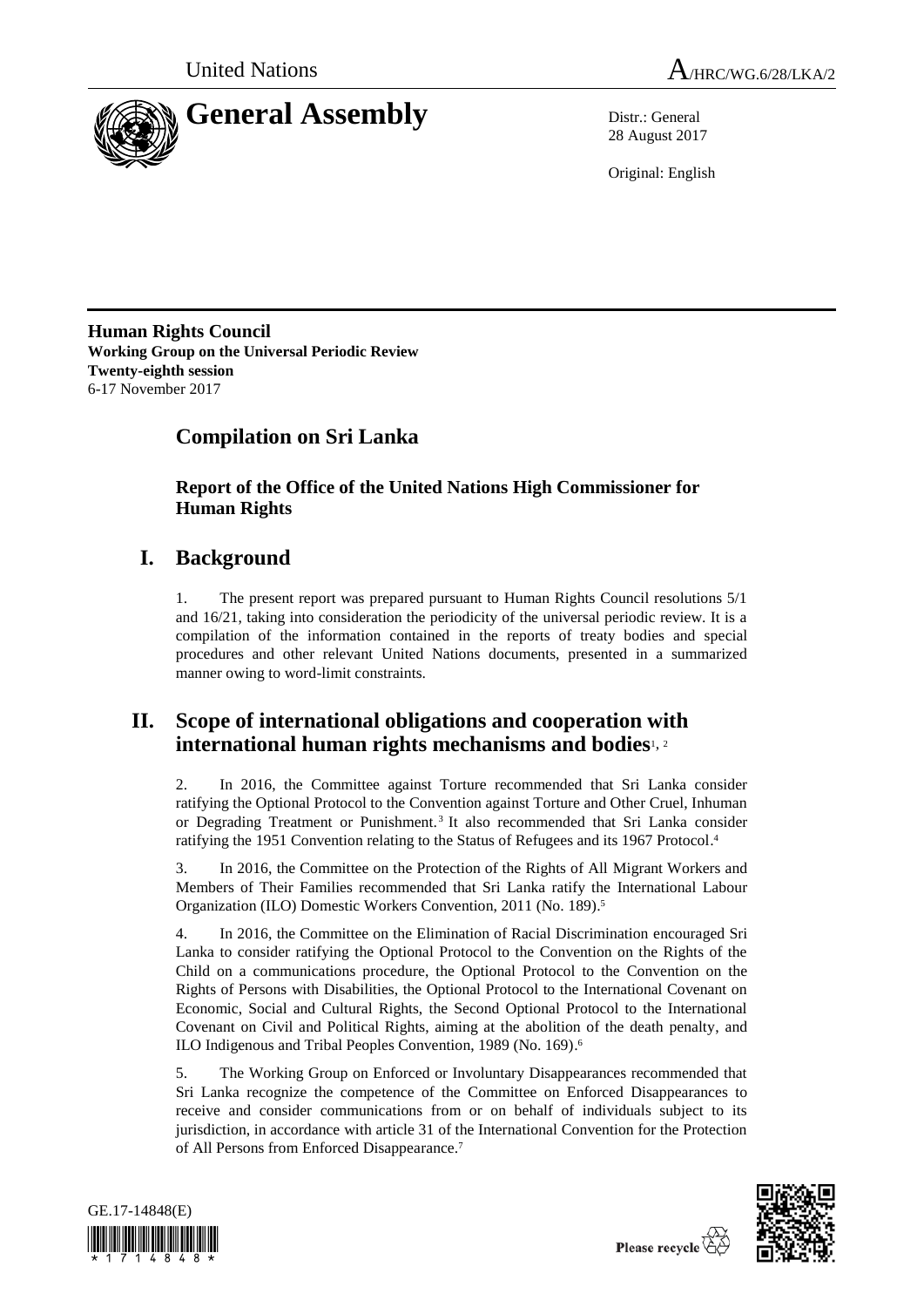6. The United Nations country team in Sri Lanka noted that, in 2015, Sri Lanka had extended a standing invitation to all special procedure mandate holders.<sup>8</sup>

7. Sri Lanka made financial contributions to the Office of the United Nations High Commissioner for Human Rights (OHCHR) in 2012, 2013, 2014 and 2017.<sup>9</sup>

# **III. National human rights framework**<sup>10</sup>

8. The United Nations country team highlighted that Sri Lanka had taken several steps to pass legislation aimed at ensuring increased transparency and independence of institutions, including the Right to Information Act and the nineteenth amendment to the Constitution, which gave effect to the appointment of a Constitutional Council that nominated members of independent commissions and recommended appointments to other high-level government positions with the objective of depoliticizing the public service and limiting the powers of the President.<sup>11</sup>

9. The United Nations country team noted that, in October 2015, new commissioners had been appointed to the National Human Rights Commission by the Constitutional Council, and that proposed amendments to the Human Rights Commission Act to strengthen the implementation of recommendations issued were yet to materialize.<sup>12</sup>

10. The United Nations country team also noted that an interministerial committee had been appointed to implement the National Human Rights Action Plan (2011-2016) but the lack of a dedicated Ministry to expedite action had resulted in challenges for follow-up. A new national human rights action plan for the period 2017-2022 had been drafted in 2016 in consultation with civil society. However, the revised draft that had been finalized by the Cabinet had reportedly led to the removal of key action points relating to decriminalization of same-sex relations, the vagrancy ordinance and access to health-care services for people living with HIV.<sup>13</sup>

# **IV. Implementation of international human rights obligations, taking into account applicable international humanitarian law**

# **A. Cross-cutting issues**

### **1. Equality and non-discrimination**<sup>14</sup>

11. In 2014, the Human Rights Committee expressed concern about discriminatory provisions against women in domestic legislation, including on rights of succession with respect to land permits and grants, and the disposal of immovable property. It recommended that Sri Lanka guarantee equality between men and women by undertaking a comprehensive review of its domestic laws, including those that governed rights of succession with respect to land permits and grants, the disposal of immovable property and the absence of a minimum age for marriage under Muslim law.<sup>15</sup>

12. The Committee on Economic, Social and Cultural Rights expressed concern that discrimination against lesbian, gay, bisexual, transgender and intersex persons was widespread, including in law enforcement, employment, health care, housing and education, and that lesbian, gay, bisexual, transgender and intersex persons had been subjected to threats and attacks on social media on the basis of their sexual orientation or gender identity. 16

### **2. Development, the environment, and business and human rights**<sup>17</sup>

13. With respect to privately owned estates, the Special Rapporteur on minority issues, recalling the Guiding Principles on Business and Human Rights: Implementing the United Nations "Protect, Respect and Remedy" Framework, underscored the responsibility of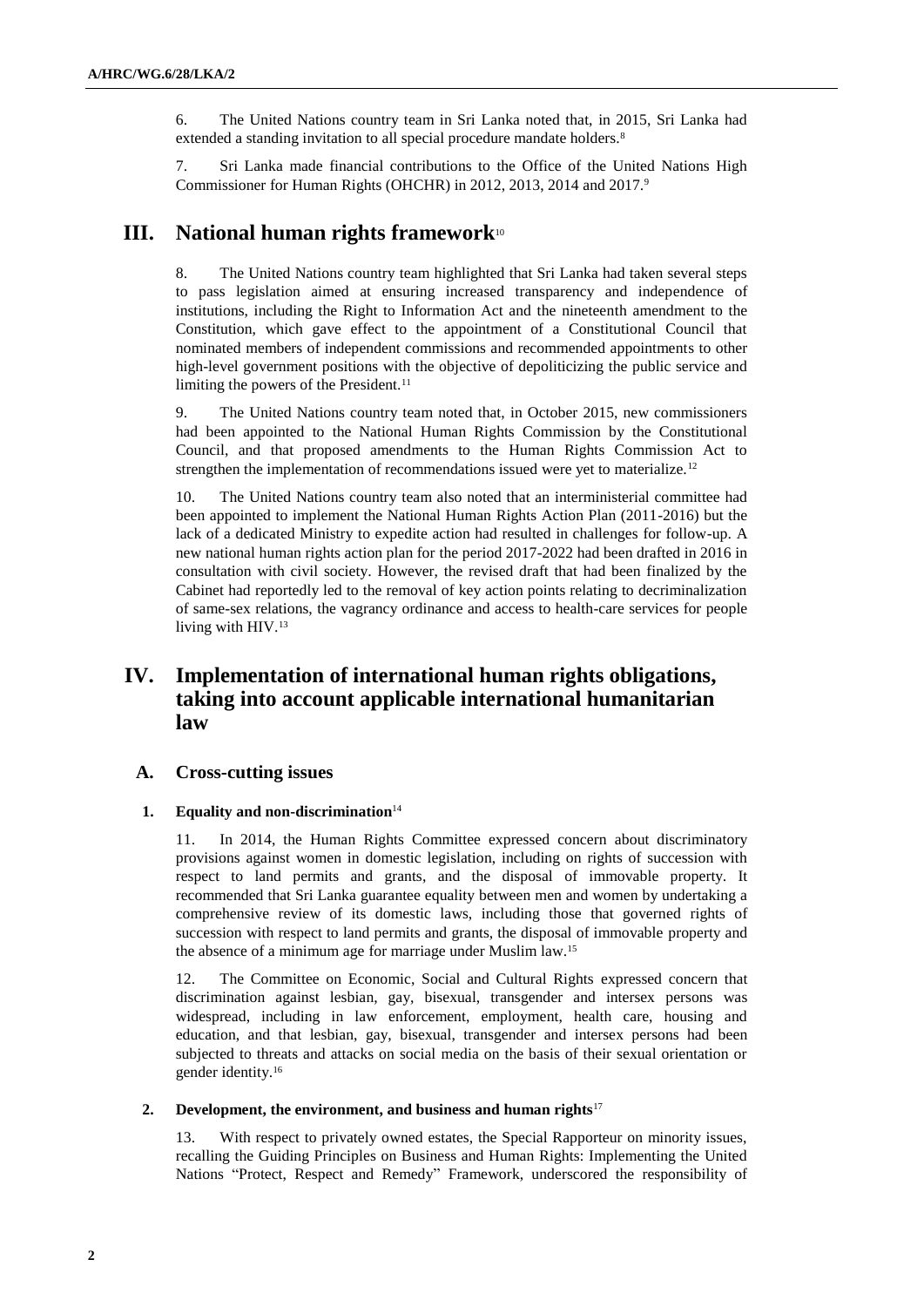private companies to respect human rights, which was complementary to the responsibilities of the Government.<sup>18</sup>

14. The Committee on Economic, Social and Cultural Rights was concerned about the extensive use of agrochemicals in Sri Lanka and recommended that Sri Lanka urgently address the extensive use of agrochemicals, take steps to enforce the ban on glyphosate in all sectors, expand the ban to cover all agrochemicals that adversely affected the health of the population and the environment, and carry out effective and frequent inspections.<sup>19</sup>

### **3. Human rights and counter-terrorism**<sup>20</sup>

15. The Working Group on Enforced or Involuntary Disappearances recommended that Sri Lanka immediately repeal the Prevention of Terrorism Act and replace it with legislation that was in conformity with its international obligations. <sup>21</sup> The Special Rapporteur on torture and other cruel, inhuman or degrading treatment or punishment recommended that Sri Lanka review draft legislation to replace the Prevention of Terrorism Act (acts on national security, State intelligence services and prevention of organized crimes) to ensure safeguards against arbitrary arrest and torture or cruel, inhuman or degrading treatment, provisions for access to legal counsel from the moment of deprivation of liberty, strong judicial overview of law enforcement and security agencies and protection for the privacy rights of citizens, and that there was a timely, robust and transparent national debate on the bills that was inclusive of all civil society.<sup>22</sup>

# **B. Civil and political rights**

#### **1. Right to life, liberty and security of person**<sup>23</sup>

16. The Special Rapporteur on torture recommended that capital punishment be abolished or, as a minimum, all death sentences be commuted to prison sentences.<sup>24</sup>

17. He noted that torture and ill-treatment, including of a sexual nature, still occurred, in particular in the early stages of arrest and interrogation, often for the purpose of eliciting confessions, and that the gravity of the mistreatment inflicted increased for those who were perceived to be involved in terrorism or offences against national security. The police resorted to forceful extraction of information or coerced confessions rather than carrying out thorough investigations using scientific methods.<sup>25</sup>

18. The Committee against Torture remained seriously concerned that torture was a common practice carried out in relation to regular criminal investigations in a large majority of cases by the Criminal Investigation Department of the police, regardless of the nature of the suspected offence.<sup>26</sup>

19. The Committee noted with concern that the practice of so-called "white van" abductions of Tamils had continued in the years following the end of the armed conflict. It also noted that people suspected of having even a remote link with the Liberation Tigers of Tamil Eelam had been abducted and subjected to brutal torture, including sexual violence and rape of men and women by the military and the police in unacknowledged places of detention. It urged Sri Lanka to ensure that all allegations of unlawful detention, torture and sexual violence by security forces were promptly, impartially and effectively investigated by an independent body, and to close down any unofficial detention centres and ensure that no one was detained therein.<sup>27</sup>

20. The Committee urged Sri Lanka to immediately embark upon an institutional reform of the security sector and develop a vetting process to remove from office military and security force personnel at the higher and lower ranks, as well as any other public officials, where there were reasonable grounds to believe that they had been involved in human rights violations.<sup>28</sup>

21. The Special Rapporteur on torture noted that conditions of detention amounted to cruel, inhuman or degrading treatment owing to severe overcrowding, insufficient ventilation, excessive heat and humidity, and the denial of adequate access to health care, education, vocational training and recreational activities.<sup>29</sup> The Committee against Torture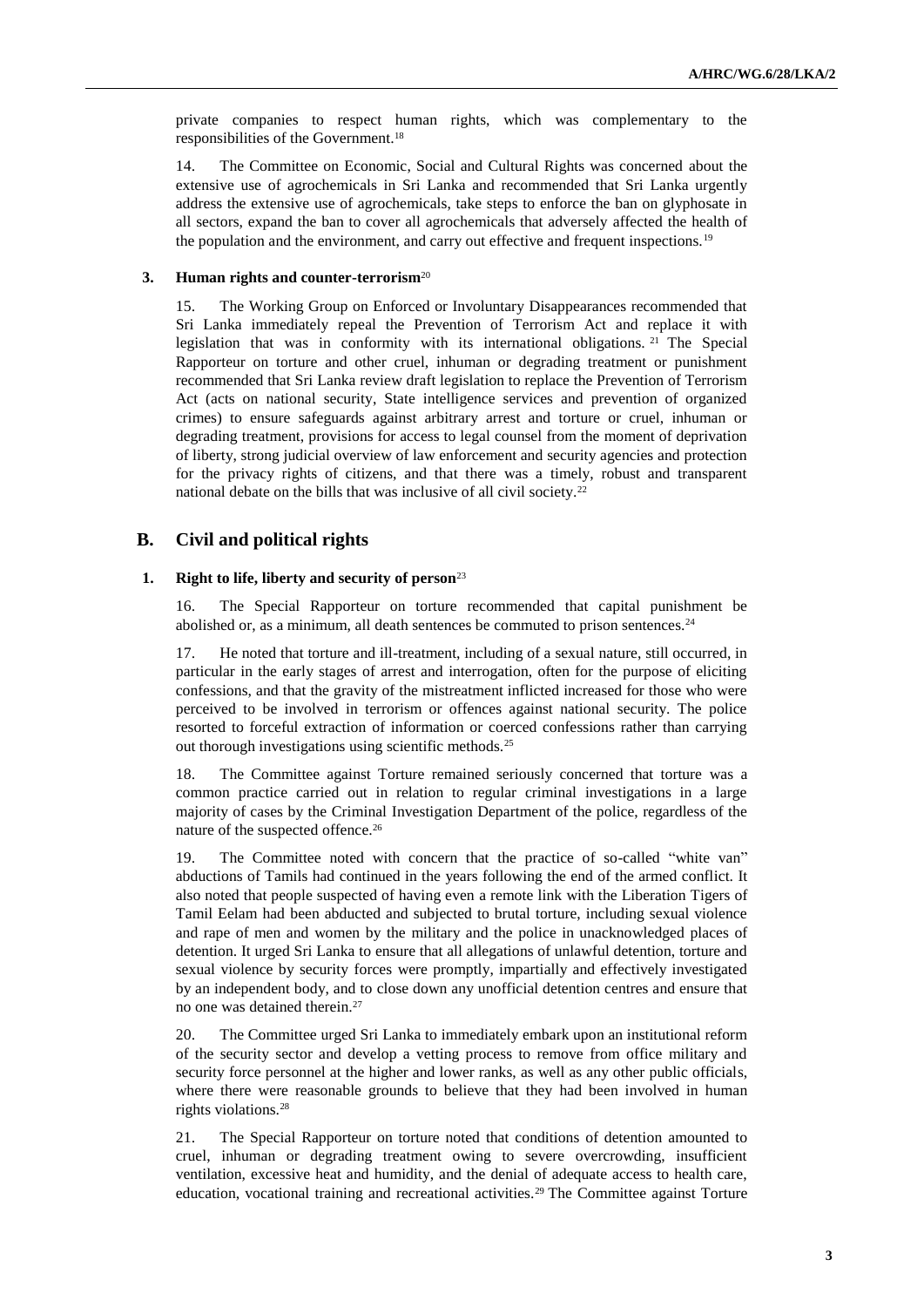urged Sri Lanka to reduce overcrowding in prisons by making more use of alternatives to incarceration. It recommended that Sri Lanka improve detention conditions, strengthen reintegration and rehabilitation activities, improve medical facilities in prisons and ensure the swift transfer of patients to the national hospital in cases of emergencies and serious illnesses.<sup>30</sup>

22. The Working Group on Enforced or Involuntary Disappearances recommended that the Government take decisive action and give clear orders at the highest level to stop surveillance, threats, intimidation, harassment, including sexual harassment, and abuses against relatives of disappeared persons and those acting on their behalf.<sup>31</sup>

23. The Human Rights Committee was concerned at reports of intimidation and harassment, including physical attacks, death threats, administrative detention and politically motivated charges, by State officials against journalists, lawyers, clergymen, members of non-governmental organizations (NGOs), human rights defenders and opposition politicians. It recommended that Sri Lanka refrain from taking any measures amounting to intimidation or harassment against persons exercising their right to freedom of expression, investigate all cases of threats and attacks against journalists, lawyers, clergymen, political activists, members of NGOs and human rights defenders, hold the perpetrators accountable and provide effective remedies to victims. <sup>32</sup> The Committee against Torture had similar concerns and made similar recommendations.<sup>33</sup>

24. The Committee on the Elimination of Racial Discrimination emphasized that women were particularly vulnerable to certain forms of racial discrimination, such as sexual violence during armed conflict. It recommended that Sri Lanka ensure the protection of women in the post-conflict period, ensure that any victims of violations had access to complaint mechanisms and judicial remedies and that reported cases were investigated and suspected perpetrators prosecuted.<sup>34</sup>

25. The Human Rights Committee was concerned about allegations of sexual violence against women in the context of detention, resettlement and other situations that required contact with security forces. It recommended that Sri Lanka thoroughly investigate allegations of sexual violence by the security forces and ensure that perpetrators were prosecuted and punished, and that victims were adequately compensated.<sup>35</sup>

26. The Committee on the Elimination of Racial Discrimination was alarmed by reports of hate speech, incitement to violence and violent attacks, including riots, against ethnic and ethno-religious minority groups, which had resulted in deaths, injuries and destruction of property. It recommended that Sri Lanka protect the safety and security of ethnic and ethno-religious minorities and their places of worship and adopt comprehensive legislation on hate speech that prohibited ideas based on racial superiority and hatred, incitement to racial hatred, acts of violence against any race or groups of persons of another colour or ethnic origin, and incitement to such acts. 36

27. The United Nations country team noted that despite the welcomed steps taken towards demilitarization, such as the removal of checkpoints, the military presence in the North and East regions remained heavy and a culture of surveillance and intimidation and harassment in certain instances persisted.<sup>37</sup>

### **2. Administration of justice, including impunity, and the rule of law**<sup>38</sup>

28. The Special Rapporteur on the independence of judges and lawyers recommended that the Constitution clearly and expressly recognize the fundamental principle of the separation of powers, establish checks and balances and guarantee the independence of the judiciary and the courts, as well as of the legal profession.<sup>39</sup> She also recommended that the selection and appointment of judges to both the superior and first instance courts be transparent at all stages and follow clear recruitment criteria, including technical requirements.<sup>40</sup>

29. The Special Rapporteur further recommended that the authorities adopt special measures to ensure that persons in particularly vulnerable situations, such as children, people living in remote areas and victims of sexual violence, had meaningful access to the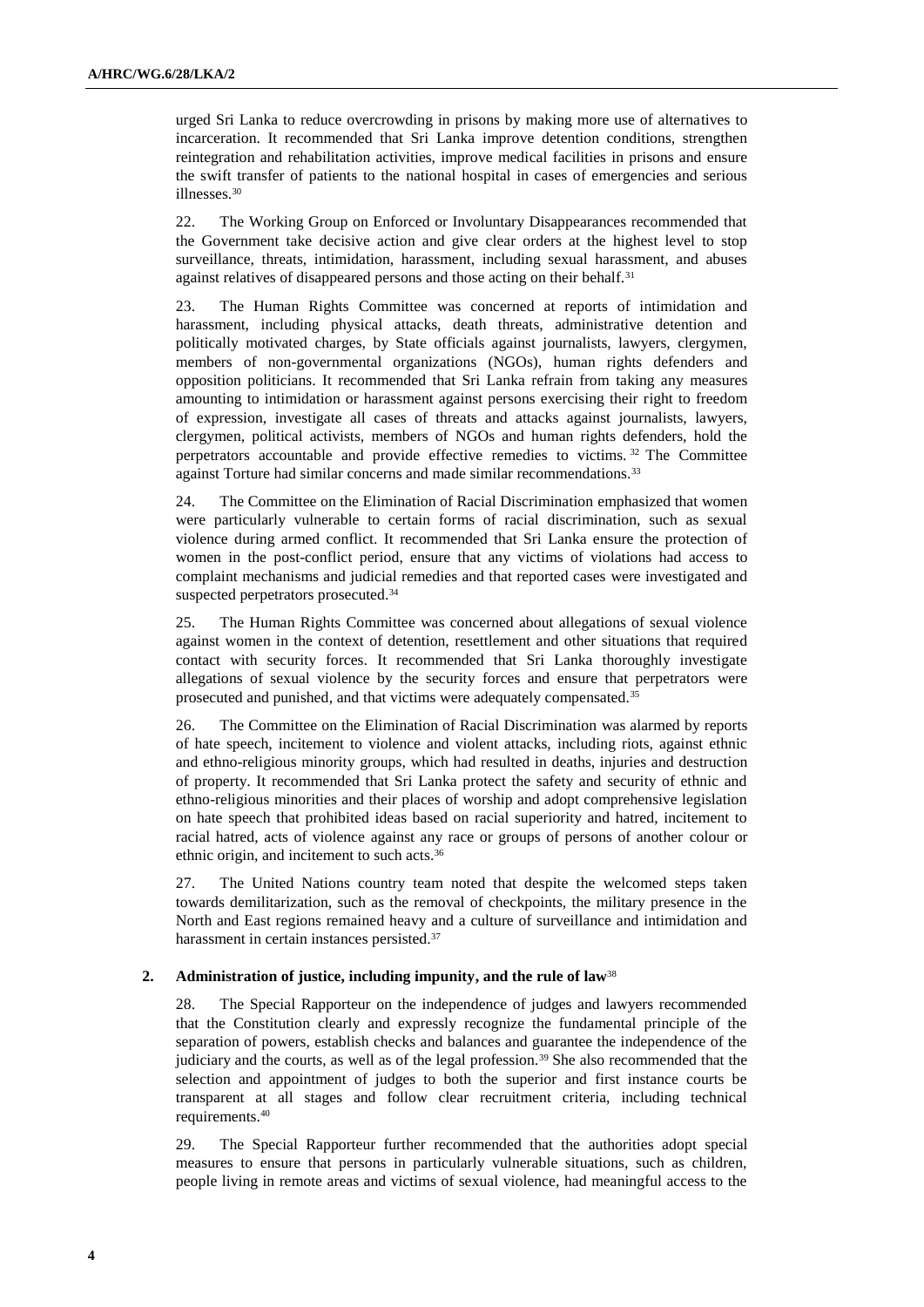justice system and other complaint procedures, including the provision of qualified legal aid.<sup>41</sup>

30. The Committee against Torture was concerned about the broad police powers that allowed it to arrest suspects without a court warrant. It called on Sri Lanka to make legislative amendments requiring the police to obtain an arrest warrant issued by a judicial authority in order to conduct an arrest. It also recommended that Sri Lanka ensure that detainees were registered and brought before a judge within 48 hours.<sup>42</sup>

31. The Committee urged Sri Lanka to expedite the establishment of a judicial mechanism with a special counsel to investigate allegations of torture, enforced disappearances and other serious human rights violations that included independent judicial and prosecutorial institutions led by individuals known for their integrity and impartiality at the national and international level.<sup>43</sup>

32. It urged Sri Lanka to amend the draft Code of Criminal Procedure Act in order to ensure, in law and in practice, that all detainees were afforded all fundamental legal safeguards from the outset of the deprivation of liberty, including the rights to prompt access to a lawyer, to notify a relative or another person of his or her place of detention and to challenge, any time during the detention, the legality or necessity of it before a magistrate and to receive a decision without delay.<sup>44</sup>

33. The United Nations country team noted that levels of impunity were particularly high with respect to certain offences, for instance, sexual violence, and that the 2015 Grave Crimes Abstract reflected only one rape conviction in 2015.<sup>45</sup>

34. The Working Group on Enforced or Involuntary Disappearances highlighted that the challenge facing the Government was to transform its promises into a concrete, comprehensive, legitimate and participatory framework aimed at securing the rights to truth, justice, reparation and memory, and guarantees of non-repetition for the families of the disappeared and Sri Lankan society as a whole, in the context of a reconciliation process.<sup>46</sup>

35. It also noted that the victims of enforced disappearances had very little faith in the justice system, the prosecution services, the police or the armed forces. The chronic pattern of impunity still existed with regard to cases of enforced disappearance.<sup>47</sup> It recommended that the Government establish a judicial accountability mechanism that integrated international judges, prosecutors, lawyers and investigators;<sup>48</sup> carry out all investigations, prosecutions and judicial proceedings in accordance with the principle of due diligence, taking into account the complexity of the enforced disappearances, the context in which they occurred and the patterns that explained why the events occurred, and ensure that there were no omissions in the gathering of evidence or in the development of lines of investigation;<sup>49</sup> and develop, as a matter of urgency, a national reparations policy taking into account the specific needs of women and children and make adequate provisions for it in the State budget.<sup>50</sup>

36. The Special Rapporteur on the independence of judges and lawyers recommended that comprehensive measures be urgently adopted to address impunity; those measures should not be limited to the transitional context, but should be aimed at the whole justice chain. She also recommended that the authorities take concrete measures to implement Human Rights Council resolution 30/1 and the recommendations contained in the report of the Office of the United Nations High Commissioner for Human Rights on its investigation on Sri Lanka, in particular those related to fighting impunity and ratifying the Rome Statute of the International Criminal Court.<sup>51</sup>

37. The Committee on the Elimination of Racial Discrimination welcomed the current truth and reconciliation efforts, with a four-pronged approach that included non-recurrence, right to truth, right to justice and reparations. It encouraged Sri Lanka to include representatives of all ethnic and ethno-religious groups, including women from those groups, in the shaping and implementation of transitional justice processes.<sup>52</sup>

38. It was concerned that groups or individuals inciting violence and undertaking violent attacks against ethnic and ethno-religious minorities were not held accountable. It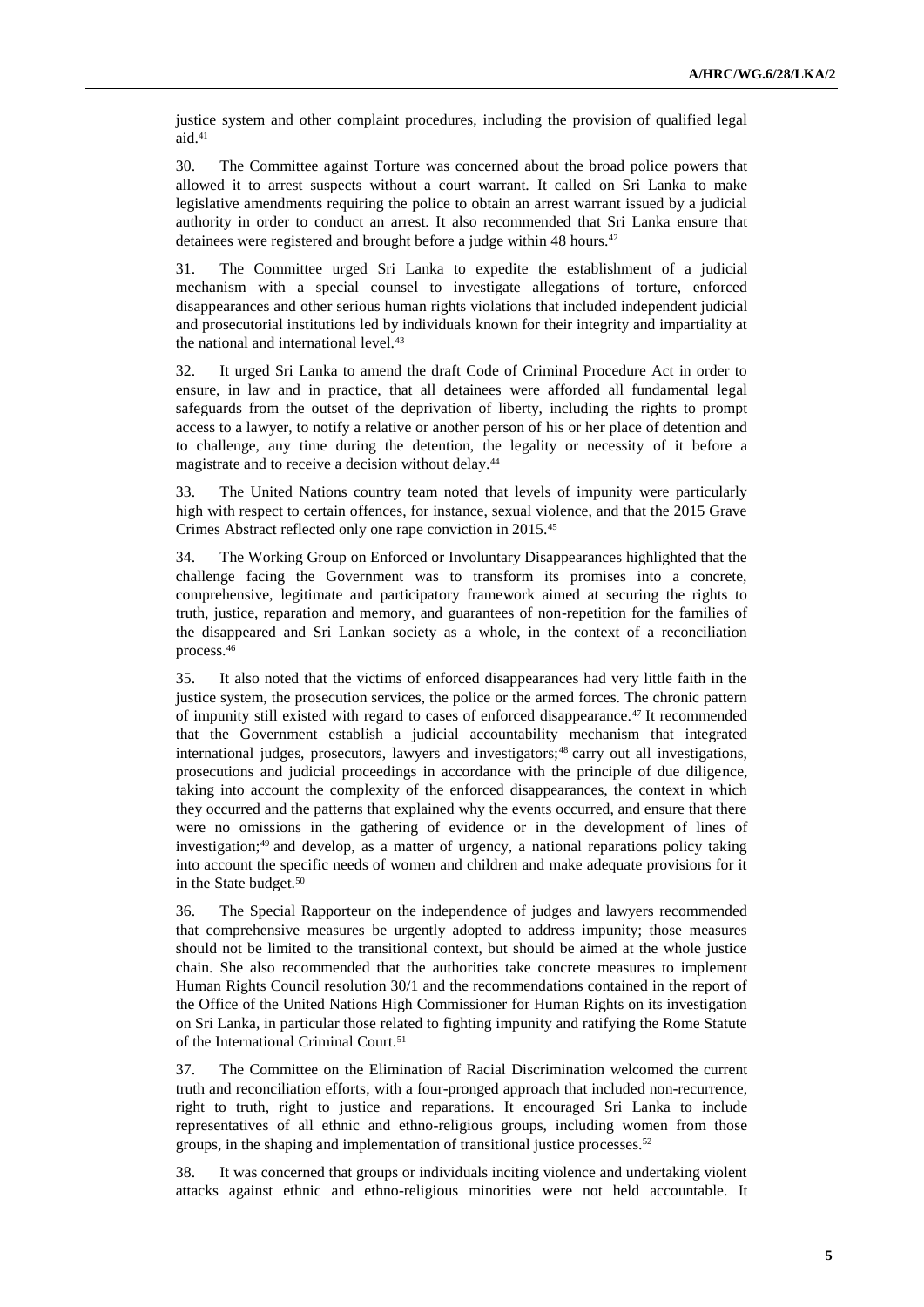recommended that Sri Lanka prosecute perpetrators of hate speech, incitement to violence and hate crimes so as to deter further crimes and prevent impunity of perpetrators.<sup>53</sup>

39. It also recommended that Sri Lanka ensure that cases of human rights violations committed during the conflict and in its aftermath were investigated, perpetrators were prosecuted and proper redress was provided to victims.<sup>54</sup>

The Committee against Torture recommended that Sri Lanka combat impunity for the crime of enforced disappearance, in particular by ensuring that all cases of enforced disappearance and torture, including those that had taken place at the Trincomalee Navy Camp, were thoroughly, promptly and effectively investigated by an independent mechanism, suspects were prosecuted, those found guilty were punished and those who had suffered harm as a direct result of enforced disappearance were granted fair compensation. It also recommended that Sri Lanka ensure that the Office of Missing Persons was equipped with the technical capacity required to conduct exhumations.<sup>55</sup> The Human Rights Committee made similar recommendations.<sup>56</sup>

41. The Special Rapporteur on torture recommended that the Government strengthen the Assistance to and Protection of Victims of Crime and Witnesses Act No. 4 of 2015 to make the national authority set up under the Act an independent and accountable agency that was not managed only by the police, but subjected to judicial oversight, and ensure that its jurisdiction extended to protect victims of trafficking who, like victims of torture and sexual violence, also had a real fear of reprisals.<sup>57</sup>

42. The United Nations country team highlighted that delays in the justice system were recurrent. Cases concerning children, particularly crimes against children, took an average of six years for indictment. It noted that national legislation did not contain provisions granting children in the juvenile justice system the right to legal representation.<sup>58</sup>

43. The Special Rapporteur on torture recommended that the Government raise the age of criminal responsibility to one that was internationally acceptable and ensure the separation of juvenile and adult detainees, and that children were held in detention only as a last resort and for as short a time as possible.<sup>59</sup>

### **3.** Fundamental freedoms and the right to participate in public and political life<sup>60</sup>

44. The United Nations country team noted continued discrimination as some State actors continued to be complicit in violations of freedom of religion.<sup>61</sup>

45. The United Nations Educational, Scientific and Cultural Organization (UNESCO) noted that defamation was considered a criminal offence under section 479 of the Penal Code and recommended that Sri Lanka decriminalize defamation and place it within a civil code that was in accordance with international standards.<sup>62</sup>

46. UNESCO highlighted that, since 2008, it had recorded the killings of two journalists and urged the Government to continue to investigate their cases and to voluntarily report to it on the status of the judicial follow-up.<sup>63</sup>

47. The United Nations country team noted that a number of exiled journalists had been able to return to the country since 2015. However, in practice, a number of laws and regulations restricted the right to freedom of expression, including the Official Secrets Act, counter-terrorism legislation and laws on defamation and contempt of court.<sup>64</sup>

48. The United Nations country team noted concerns with regard to a number of student protests that had been met with aggressive crowd control practices by the police.<sup>65</sup> It also noted reports that new laws would be enacted with regard to protests.<sup>66</sup>

49. The Human Rights Committee was concerned about the low rate of participation by women in political and public life, perpetuated by the persistence of stereotypes regarding the roles, responsibilities and identities of women and men in all spheres of life.<sup>67</sup>

50. The Committee on Migrant Workers urged Sri Lanka to ensure the implementation of the right to vote for Sri Lankan migrant workers residing abroad, and to facilitate the exercise of the right to vote by Sri Lankan nationals residing and working abroad, in the presidential and parliamentary elections to be held in 2020.<sup>68</sup>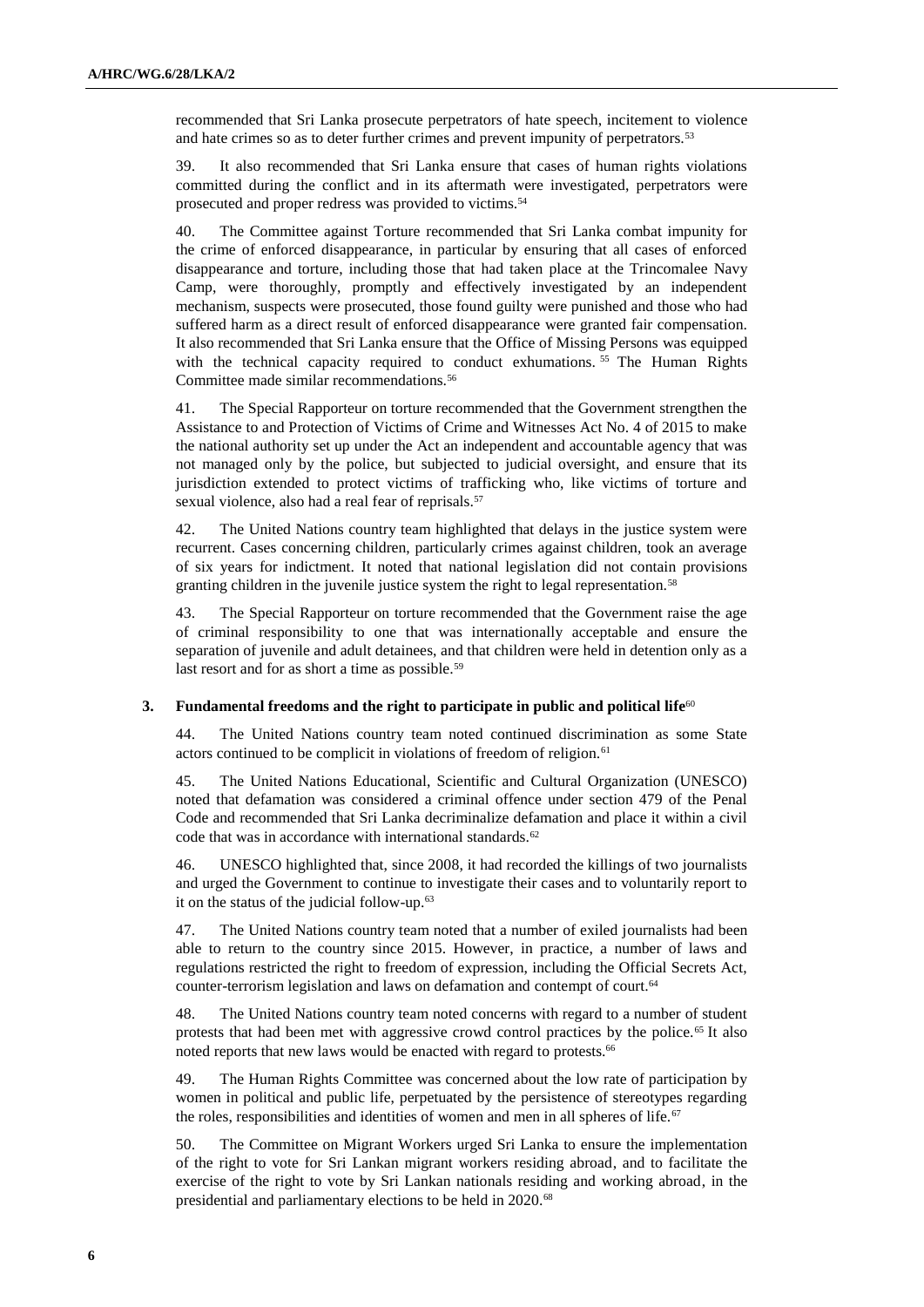# **4. Prohibition of all forms of slavery**

51. While welcoming the 2015-2019 strategic plan to monitor and combat human trafficking, the Committee on Migrant Workers was concerned about the lack of effective measures to protect victims and to provide them with effective remedies, including compensation and rehabilitation. It was also concerned about the low rate of prosecution and insufficient punishment of perpetrators. It recommended that Sri Lanka prevent, suppress and punish trafficking in persons and investigate allegations of trafficking in persons, prosecute and, if convicted, punish those responsible, as well as provide protection, assistance and compensation to all victims.<sup>69</sup>

# **5. Right to privacy and family life**<sup>70</sup>

52. The Human Rights Committee remained concerned at the continued applicability of sections 365, 365A and 399 of the Penal Code to criminalize lesbian, gay, bisexual, transgender and intersex persons and the widespread discrimination and stigmatization of persons on the basis of their sexual orientation and gender identity. It recommended that Sri Lanka amend its Penal Code and consider amending article 12 of its Constitution to explicitly state that sexual orientation and gender identity were prohibited grounds for discrimination. It also recommended that Sri Lanka strengthen measures to protect against violations of the rights of lesbian, gay, bisexual, transgender and intersex persons as well as strengthen awareness-raising and training on their rights.<sup>71</sup>

# **C. Economic, social and cultural rights**

# **1. Right to work and to just and favourable conditions of work**

53. The United Nations country team noted that the right to work was not explicitly recognized in the Constitution except as freedom to engage in a lawful occupation or profession, which included the right to engage in trade union activities,  $72$  and that the Termination of Employment (Special Provisions) Act specified that no person could be terminated from his services other than through his consent or by an application made to the Commissioner of Labour. Termination on the disciplinary grounds could be challenged before the Labour Tribunal.<sup>73</sup>

54. The Committee on the Elimination of Racial Discrimination recommended that Sri Lanka assist women heads of households in gaining access to employment and basic services to improve their socioeconomic condition.<sup>74</sup>

55. The Committee on Migrant Workers recommended that Sri Lanka create incomegenerating opportunities for women, including in rural areas, and prevent domestic violence in order to make migration a choice, not a necessity.<sup>75</sup>

56. It also recommended that Sri Lanka put in place a comprehensive, genderresponsive, fair recruitment policy with high standards; ensure that recruitment agencies improved the services they offered; hold those agencies accountable for the non-execution of their duties; regulate irregular subagents and brokers and sanction unlicensed agencies; and regularly update the recruitment agency blacklist and make it public.<sup>76</sup>

57. The Committee was concerned that recruitment agencies were not women-friendly and 60 per cent of licensed recruitment agencies were located in the Colombo district and thus not easily accessible to those living in rural areas. It recommended that Sri Lanka oblige recruitment agencies to assign, upon request, female staff members to manage the recruitment of female domestic workers and make licensed recruitment agencies more easily accessible in order to reduce informal networks and reliance on brokers, including in rural districts.<sup>77</sup>

## **2. Right to social security**<sup>78</sup>

58. The Committee on Economic, Social and Cultural Rights was concerned that the allowances of the main social assistance programme, *Samurdhi*, were insufficient and that mandatory deductions were imposed, such as in the case of savings, which lowered the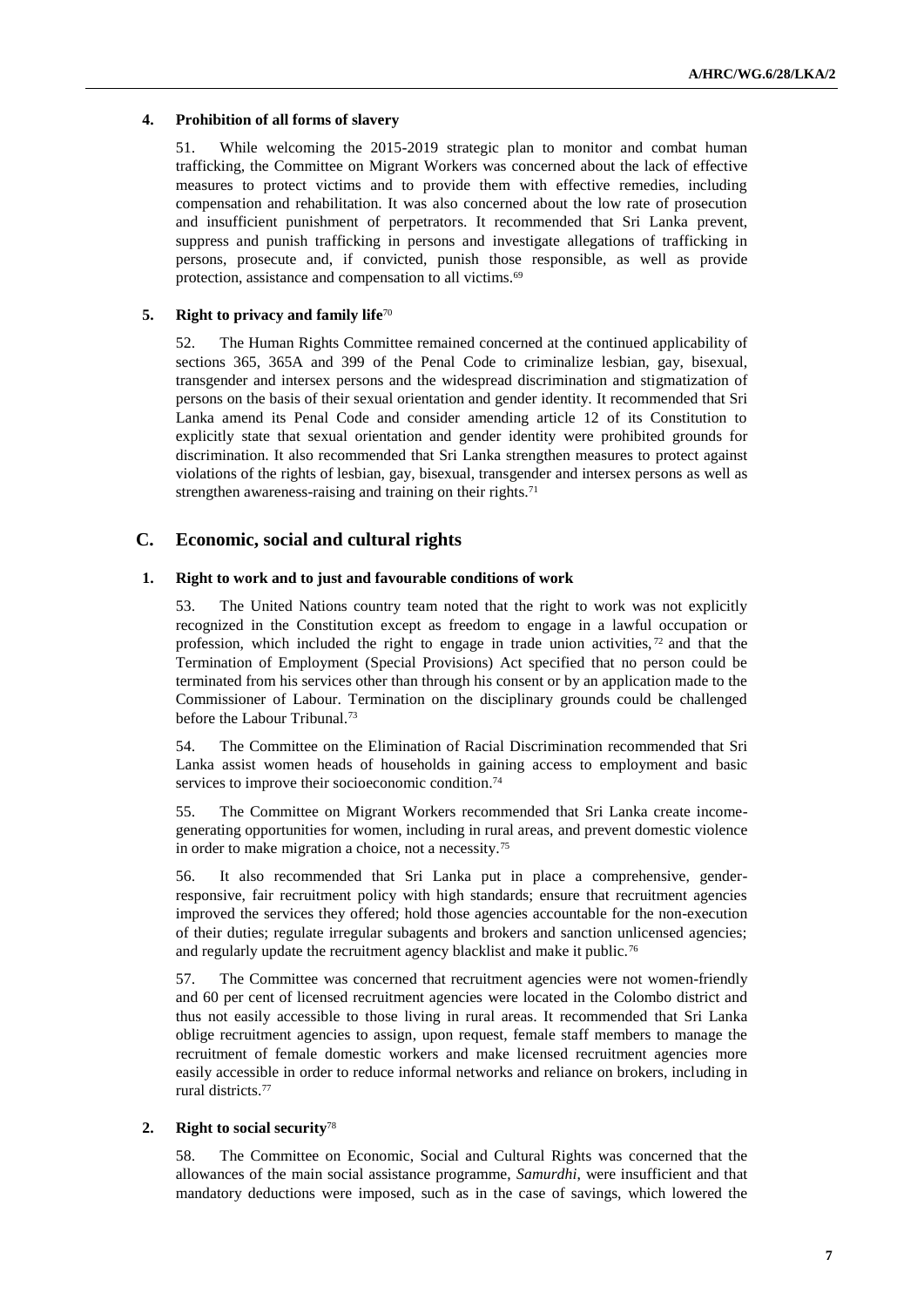allowances paid. It recommended that Sri Lanka reform the social protection system and ensure universal social security coverage and sufficient benefits for all persons, including those from the most disadvantaged and marginalized groups. 79

## **3. Right to an adequate standard of living**<sup>80</sup>

59. The United Nations country team expressed concern about large-scale evictions under the Urban Regeneration Programme instituted by the previous Government and the subsequent relocation of low-income families away from the city centre.<sup>81</sup>

### **4. Right to health**

60. The United Nations country team noted concerns regarding access to good quality health care and medical treatment. Private health care was reportedly costly and lacked regulation.<sup>82</sup>

61. The United Nations country team also expressed concern about the lack of availability of youth-friendly health services for adolescents and the lack of access to professional mental health care in the context of post-war reconciliation. It was also concerned that doctors and other medical staff were often unaware of and insensitive to the health needs of lesbian, gay, bisexual and transgender people.<sup>83</sup>

## **5. Right to education**<sup>84</sup>

62. The United Nations country team noted concerns by university academics and students regarding the deterioration of academic freedom and university autonomy. It also noted that young people often did not have access to accurate and youth-friendly sexual and reproductive health information and that sexual and reproductive health and rights education through the formal school system was limited.<sup>85</sup>

# **D. Rights of specific persons or groups**

## **1. Women**<sup>86</sup>

63. The United Nations country team noted that a multisectoral and comprehensive national action plan to end sexual and gender-based violence had been formally launched in 2016 and individual action plans had been formulated by nine sectoral ministries.<sup>87</sup>

64. While welcoming the adoption of the Prevention of Domestic Violence Act, the Human Rights Committee was concerned about the persistence of sociocultural values that condoned domestic violence, resulting in such violence remaining widespread and subject to impunity. It recommended that Sri Lanka adopt specific legislation that explicitly prohibited domestic violence and marital rape, regardless of judicial acknowledgement of separation, and ensure that cases of domestic violence and marital rape were thoroughly investigated, perpetrators were prosecuted and punished, and victims were adequately compensated.<sup>88</sup>

65. The United Nations country team noted that the Muslim Marriage and Divorce Act of 1951 and the Qazi Courts contained discriminatory practices that included child marriage, unfair divorce practices, marital rape, polygamy and limited access.<sup>89</sup>

66. The Special Rapporteur on the human rights of migrants recommended that Sri Lanka withdraw the circular issued by the Ministry of Foreign Employment Promotion and Welfare in January 2014 in order to respect women's freedom of movement.<sup>90</sup>

# **2. Children**<sup>91</sup>

67. The United Nations country team stated that discrimination against children based on ethnic and economic bases persisted, most particularly among minorities in estate areas, children in remote rural areas, refugee and asylum-seeking children, children of overseas workers, children in institutional care and children with disabilities.<sup>92</sup>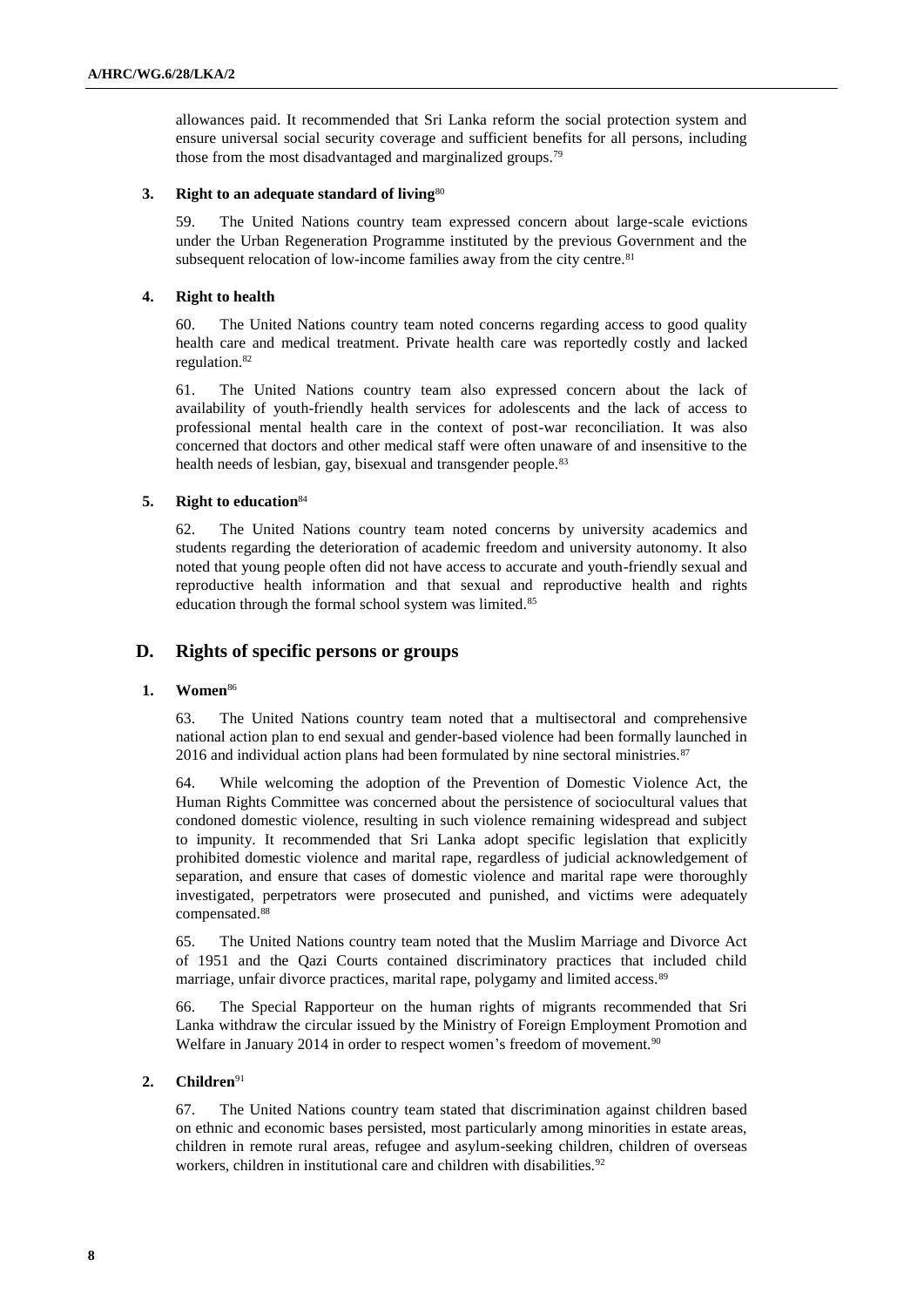68. The United Nations country team noted that an estimated 600 children were still considered missing and that little action had been taken to independently investigate those cases.<sup>93</sup>

69. While noting that violence against children and corporal punishment had been legally prohibited in schools and judicial corporal punishment, called "whipping", had been outlawed in 2005, the Human Rights Committee noted with concern that corporal punishment continued to be accepted and practised as a form of discipline by parents and guardians. It recommended that Sri Lanka put an end to corporal punishment in all settings, encourage non-violent forms of discipline as alternatives and conduct public information campaigns to raise awareness about the harmful effects of such punishment.<sup>94</sup>

70. The United Nations country team expressed concern that children of asylum seekers did not have access to public schools while their refugee claims were being processed, which might take up to two years. The inability to access public education hampered their rights and undermined the potential for appropriate child development.<sup>95</sup>

### **3. Persons with disabilities**<sup>96</sup>

71. The United Nations country team stated that persons with disabilities faced significant challenges in their daily lives as there were no policies and practices that promoted and protected their right to be included in the community, to study in the mainstream education system and to receive timely and quality health- and social-care services. It also noted that the current certification and registration of disabilities started at the age of 5, which effectively left thousands of children with disabilities out of reach of the social financial transfers and other benefits.<sup>97</sup>

### **4. Minorities and indigenous peoples**

72. The Special Rapporteur on minority issues recommended that particular attention be paid to the effective participation of minorities in decision-making, equality in access to economic and social opportunities and the constructive development of practices and institutional arrangements to accommodate ethnic, linguistic and religious diversity within society.<sup>98</sup>

73. She also recommended that the Government establish an independent commission on minorities under the Constitution, with a clear mandate, powers, resources and autonomy and a diverse workforce that included representatives of minority communities.<sup>99</sup>

### **5. Migrants, refugees, asylum seekers and internally displaced persons**<sup>100</sup>

74. The Special Rapporteur on migrants recommended that Sri Lanka ensure that its legislation, including the draft Employment Migrant Authority Act, was fully in line with international human rights standards.<sup>101</sup>

75. He also recommended that Sri Lanka, inter alia, enhance the regulation and monitoring of the recruitment industry, by putting in place a comprehensive recruitment policy with high standards, ensuring that recruitment agencies improved the services they offered, holding them accountable for the non-execution of their duties, regulating irregular subagents/brokers and sanctioning unlicensed agencies.<sup>102</sup>

76. He further recommended that the Government detain migrants in an irregular situation only as a measure of last resort and for as short a period as possible, and systematically apply alternatives to detention, particularly for families and children, who should never be detained.<sup>103</sup>

77. The Committee on Migrant Workers recommended that Sri Lanka guarantee all migrant workers, including those in an irregular situation, the right to take part in trade union activities and to join trade unions freely.<sup>104</sup>

78. The United Nations country team highlighted that the number of Sri Lankan refugees abroad, particularly in India, remained significant and the Government's support to their voluntary repatriation continued to be essential as the problems relating to access to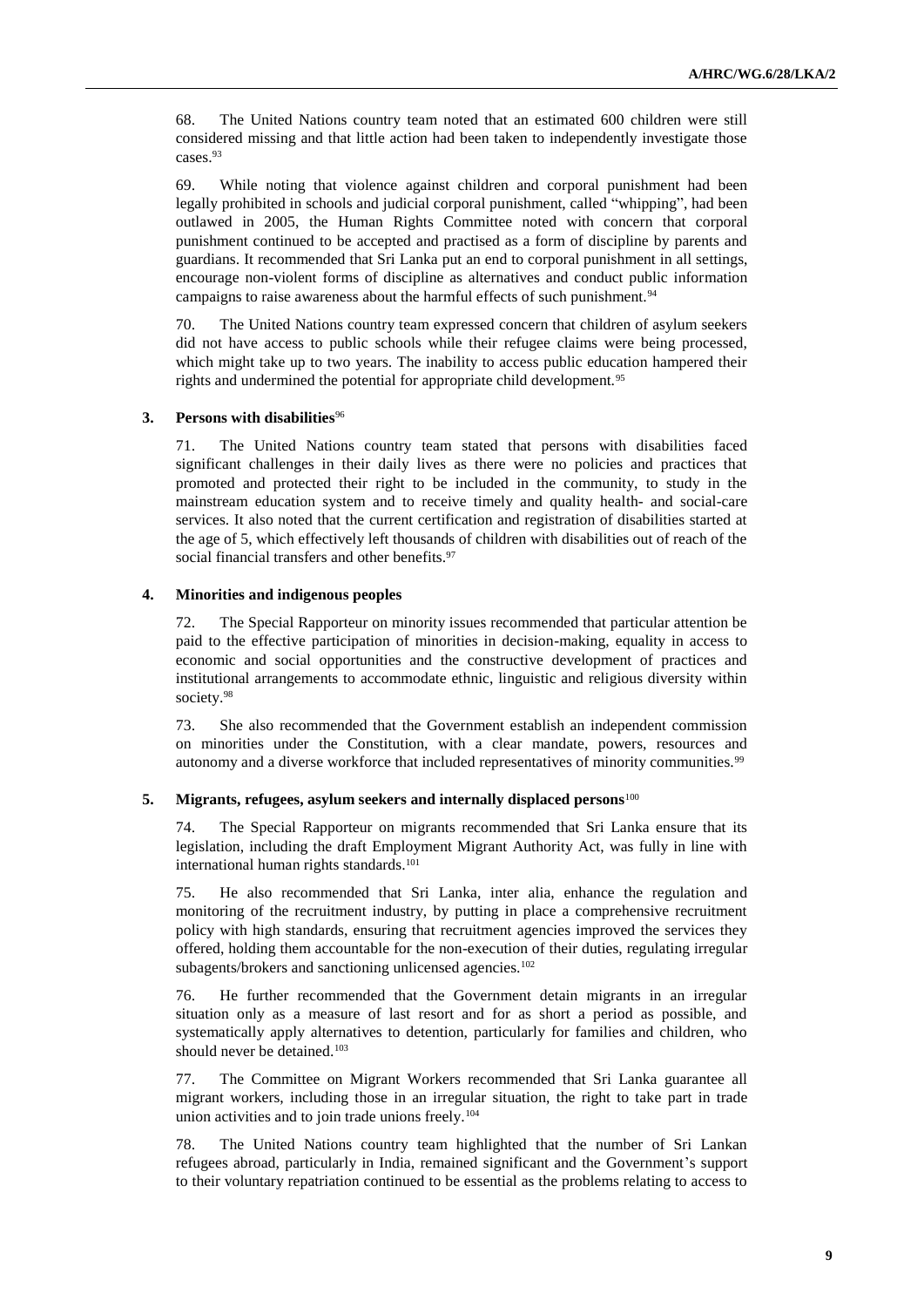land, housing, water and sanitation and civil documentation and reinstatement of nationality continued to hamper reintegration efforts.<sup>105</sup>

79. The United Nations country team stated that, in the absence of a national asylum framework, asylum seekers and refugees were treated as irregular immigrants and might be subjected to arrest, detention and deportation under the Immigrants and Emigrants Act. The Office of the United Nations High Commissioner for Refugees (UNHCR) noted that, while the present Government ensured minimum necessary asylum space and tolerated asylum seekers and refugees on its territory, the previous Government, in a bid to curtail the growing number of foreigners in the country, had arbitrarily arrested, detained and deported large numbers of asylum seekers and refugees, in breach of the principle of nonrefoulement. 106

80. It highlighted that refugees and asylum seekers were susceptible to arrest and detention if they engaged in any income-generating activities. Access to education and employment by refugees and asylum seekers was important for their dignified stay in the country. Not only would it reduce their dependency on very limited support from remittances and private charities, but it would also allow them to contribute to the society that provided them with necessary protection.<sup>107</sup> In that connection, UNHCR recommended that Sri Lanka provide asylum seekers and refugees access to the labour market and to education services that were available nationally.<sup>108</sup>

81. The United Nations country team noted that the Government had embarked upon a process to return land that had been occupied by the military. However, the slow pace of release was a concern. It also noted that, although housing assistance was provided, livelihood grants were limited and the return package had shrunk. It highlighted that agricultural lands needed to be returned in order for internally displaced persons to be able to resume their normal lives and livelihood opportunities.<sup>109</sup>

82. The United Nations country team highlighted that some internally displaced persons and refugee returnees remained unable to achieve durable solutions as a result of landlessness. In that regard, it expressed concern about ad hoc amendments to land laws, including the Land Acquisition Act, and emphasized the need for settlement of land disputes over militarization or post-war development in consultation with public officers, affected communities and land rights advocates.<sup>110</sup> UNHCR recommended that Sri Lanka review national land legislation, policies and administrative practices with a view to effectively addressing the needs for durable solutions of internally displaced persons and refugee returnees, in particular those who never had access to State land.<sup>111</sup>

### **6. Stateless persons**

83. UNHCR noted that the Government had undertaken progressive legislative reforms to provide citizenship to stateless populations. It also stated that analyses of the citizenship legislation indicated that statelessness might also persist because the Government did not automatically provide citizenship to children born in its territory, who would otherwise be stateless.<sup>112</sup>

#### *Notes*

- <sup>1</sup> Tables containing information on the scope of international obligations and cooperation with international human rights mechanisms and bodies for Sri Lanka will be available at [www.ohchr.org/EN/HRBodies/UPR/Pages/LKIndex.aspx.](http://www.ohchr.org/EN/HRBodies/UPR/Pages/LKIndex.aspx)
- <sup>2</sup> For relevant recommendations, see A/HRC/22/16, paras. 127.1-127.4, 127.43-127.44, 127.47, 127.51, 127.60, 128.1-128.18, 128.43-128.52, 128.71 and 128.82.
- <sup>3</sup> See CAT/C/LKA/CO/5, para. 36. See also CERD/C/LKA/CO/10-17, para. 31.
- <sup>4</sup> See CAT/C/LKA/CO/5, para. 44 (d).
- <sup>5</sup> See CMW/C/LKA/CO/2, para. 53.
- <sup>6</sup> See CERD/C/LKA/CO/10-17, para. 31.
- <sup>7</sup> See A/HRC/33/51/Add.2, para. 78 (a).
- <sup>8</sup> United Nations country team submission to the universal periodic review of Sri Lanka, p. 2.
- <sup>9</sup> OHCHR, "Funding" in *OHCHR Report 2012*, p. 117, "Funding" in *OHCHR Report 2013*, p. 131, "Funding" in *OHCHR Report 2014*, p. 63, and *OHCHR Report 2017* (forthcoming).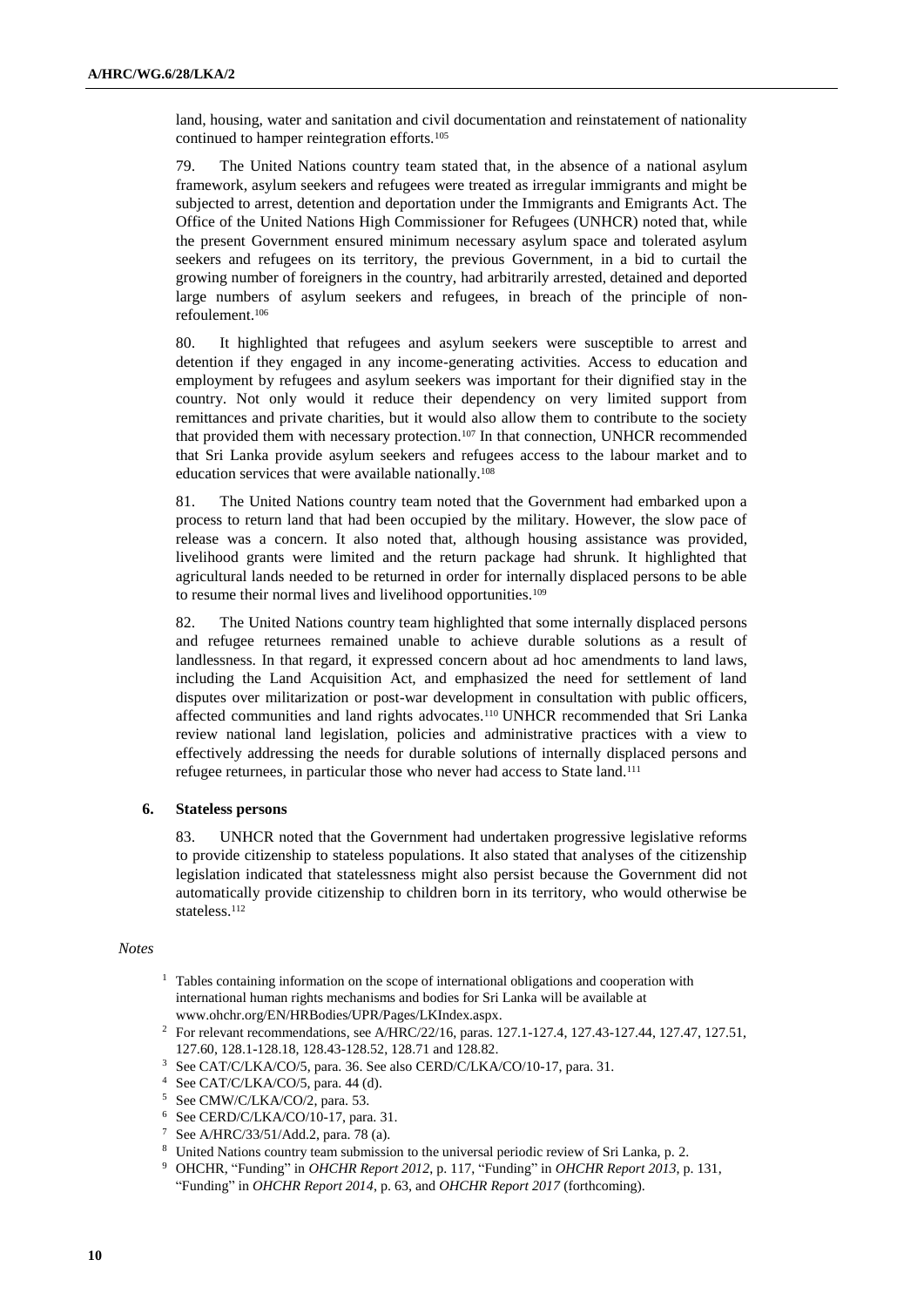- <sup>10</sup> For relevant recommendations, see A/HRC/22/16, paras. 127.5-127.42, 127.45-127.46, 127.53-127.54, 127.80-127.81, 127.83-127.84, 127.86-127.87, 127.91, 128.26, 128.32, 128.35, 128.41, 128.56, 128.58 and 128.83.
- Country team submission, p. 2.
- Ibid., p. 2. See also A/HRC/35/31/Add.1, para. 142.
- <sup>13</sup> Country team submission, p. 2.
- <sup>14</sup> For relevant recommendations, see A/HRC/22/16, paras. 127.55-127.56, 127.67 and 128.53.
- See CCPR/C/LKA/CO/5, para. 7.
- See E/C.12/LKA/CO/5, para. 17.
- For relevant recommendations, see A/HRC/22/16, paras. 127.100-127.102 and 127.105-127.109.
- See A/HRC/34/53/Add.3, para. 82.
- See E/C.12/LKA/CO/5, paras. 61-62.
- <sup>20</sup> For the relevant recommendation, see A/HRC/22/16, para. 127.110.
- See A/HRC/33/51/Add.2, para. 78 (e). See also A/HRC/35/31/Add.1, para. 134.
- See A/HRC/34/54/Add.2, paras. 116 (a)-(b).
- <sup>23</sup> For relevant recommendations, see A/HRC/22/16, paras. 127.74, 128.19-128.23, 128.59-128.69, 128.73, 128.76 and 128.94.
- See A/HRC/34/54/Add.2, para. 116 (g).
- Ibid., para. 110.
- <sup>26</sup> See CAT/C/LKA/CO/5, para. 9. See also country team submission, p. 5.
- <sup>27</sup> See CAT/C/LKA/CO/5, paras. 11 and 12. See also CCPR/C/LKA/CO/5, para. 16.
- See CAT/C/LKA/CO/5, para. 14.
- See A/HRC/34/54/Add.2, para. 112.
- See CAT/C/LKA/CO/5, para. 36.
- See A/HRC/33/51/Add.2, para. 77.
- See CCPR/C/LKA/CO/5, para. 21.
- See CAT/C/LKA/CO/5, paras. 39-40.
- See CERD/C/LKA/CO/10-17, para. 28.
- See CCPR/C/LKA/CO/5, para. 9.
- See CERD/C/LKA/CO/10-17, paras. 16 and 17.
- <sup>37</sup> Country team submission, p. 5.
- For relevant recommendations, see A/HRC/22/16, paras. 127.48, 127.52, 127.59, 127.75-127.79, 127.85, 127.103, 128.25, 128.29-128.31, 128.33-128.34, 128.36-128.38, 128.40, 128.42, 128.54, 128.57, 128.70, 128.72, 128.74, 128.77-128.82, 128.84-128.86 and 128.88-128.90.
- See A/HRC/35/31/Add.1, para. 102.
- Ibid., para. 105.
- Ibid., para. 139.
- See CAT/C/LKA/CO/5, paras. 9-10.
- Ibid., para. 16.
- Ibid., para. 28.
- Country team submission, p. 4.
- See A/HRC/33/51/Add.2, para. 70.
- Ibid., para. 72.
- Ibid., para. 83 (a).
- Ibid., para. 83 (i).
- Ibid., para. 84 (a).
- See A/HRC/35/31/Add.1, paras. 144-145.
- See CERD/C/LKA/CO/10-17, paras. 29-30.
- Ibid., paras. 16-17.
- Ibid., paras. 29-30. See also CAT/C/LKA/CO/5, para. 16.
- See CAT/C/LKA/CO/5, para. 24.
- See CCPR/C/LKA/CO/5, para. 15.
- See A/HRC/34/54/Add.2, para. 119 (j).
- Country team submission, p. 4.
- See A/HRC/34/54/Add.2, paras. 118 (n)-(o).
- For relevant recommendations, see A/HRC/22/16, paras. 127.57, 128.27, 128.85, 128.87 and 128.91.
- Country team submission, p. 6.
- <sup>62</sup> See UNESCO submission to the universal periodic review of Sri Lanka, paras. 5 and 18.
- Ibid., paras. 11 and 19.
- Country team submission, p. 6.
- Ibid.
- Ibid.
- See CCPR/C/LKA/CO/5, para. 7.